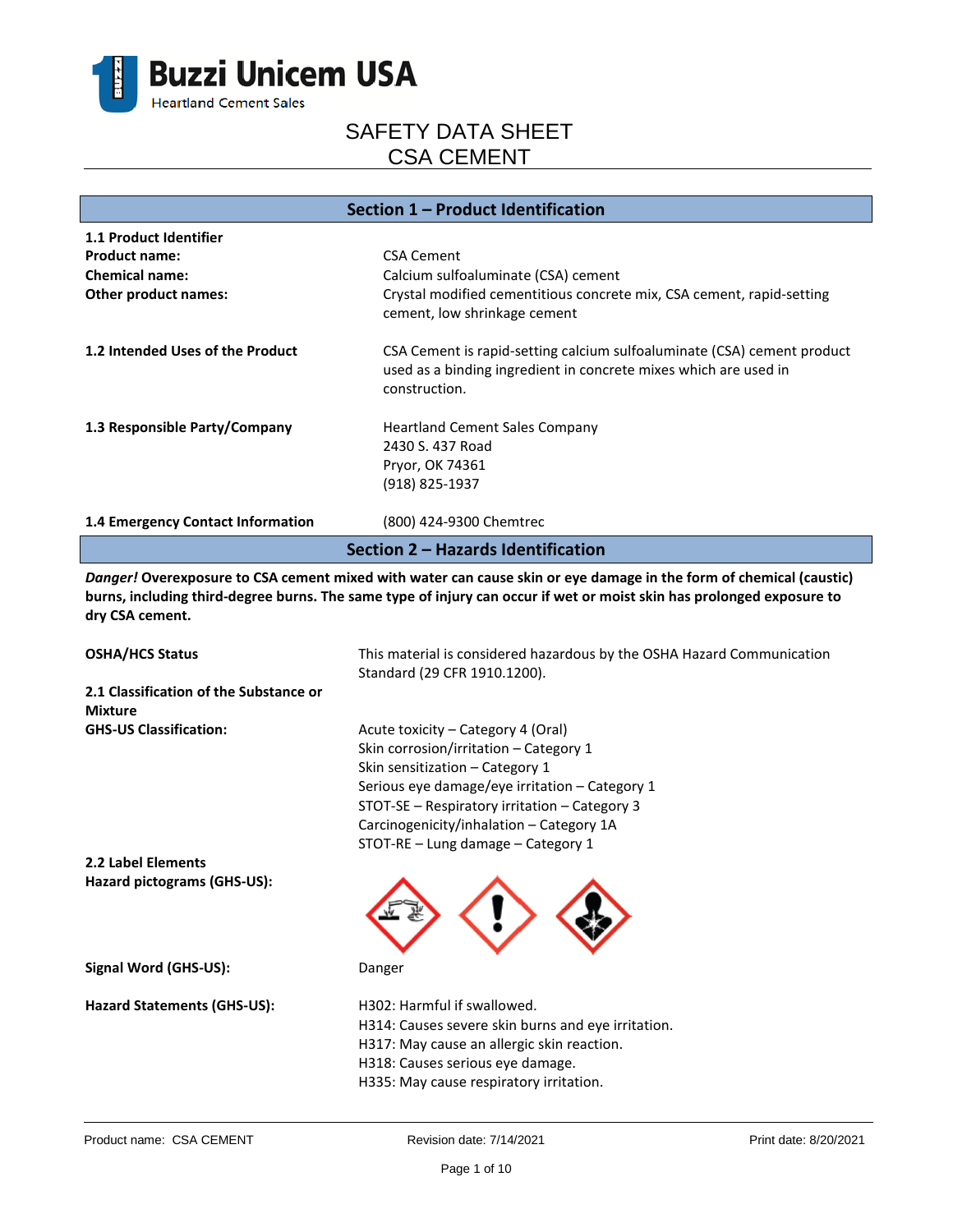

| 2.4 Unknown Acute Toxicity                | No data available.                                                                                                                                                                                                                                                                                                                                                                                                                                                                                                                                                               |
|-------------------------------------------|----------------------------------------------------------------------------------------------------------------------------------------------------------------------------------------------------------------------------------------------------------------------------------------------------------------------------------------------------------------------------------------------------------------------------------------------------------------------------------------------------------------------------------------------------------------------------------|
| 2.3 Other hazards                         | CSA Cement mixed with water can cause skin or eye damage in the form of<br>chemical (caustic) burns, including third-degree burns. The same type of injury<br>can occur if wet or moist skin has prolonged exposure to dry CSA Cement CSA<br>Cement and water mixture has a pH > 12.                                                                                                                                                                                                                                                                                             |
|                                           | P501: Dispose of contents and empty containers in accordance with Federal,<br>state, and local environmental regulations (see Section 13).                                                                                                                                                                                                                                                                                                                                                                                                                                       |
|                                           | P403+233: Store in a well-ventilated area with container tightly closed.<br>P401: If stored in bulk, keep area secure.<br>P401: Material stockpiled in bulk or in silage may present an engulfment<br>hazard. Personnel should not enter bulk storage areas unless they have been<br>trained in the hazards of entering and working in such areas.<br>405: Store locked up.                                                                                                                                                                                                      |
|                                           | Take off contaminated clothing.<br>P333+313, P321: If Skin irritation or rash occurs: get immediate medical<br>attention.<br>P363: Wash contaminated clothing before reuse.                                                                                                                                                                                                                                                                                                                                                                                                      |
|                                           | reuse.<br>P304+340, P310: IF INHALED: Remove person to fresh air and keep<br>comfortable for breathing. Immediately call a poison center or physician.<br>P305+351+338, P310: IF IN EYES: Rinse cautiously with water for several<br>minutes. Remove contact lenses if present and easy to do - continue rinsing.<br>Immediately call a Poison Center or physician.<br>P308+313, P314: IF exposed or concerned: Get medical advice/attention. Get<br>medical advice/attention if you feel unwell.<br>P332+313, P362: IF SKIN irritation occurs: Get medical immediate attention. |
| <b>Precautionary Statements (GHS-US):</b> | H350: May cause cancer.<br>H372: Causes damage to the lungs through prolonged or repeated exposure.<br>P301+330, P331: IF SWALLOWED: Rinse mouth. Do not induce vomiting.<br>P303+361, P353, 363: IF ON SKIN: Take off immediately all contaminated<br>clothing. Wash with plenty of water. Wash contaminated clothing before                                                                                                                                                                                                                                                    |

### **Section 3 – Composition/Information on Ingredients**

### **3.1 Substance**

Not applicable.

### **3.2 Mixture**

CSA Cement is a mixture of materials consisting of calcium compounds, aluminum compounds, crystalline silica (quartz), iron III oxide, and other additives.

| Ingredient/component              | CAS No.              | Concentration percent wt. |
|-----------------------------------|----------------------|---------------------------|
| Portland Cement (containing)      | $(CAS # 65997-15-1)$ | $0-10$                    |
| - Tri Calcium Silicate, 3CaO.SiO2 | $(CAS #12168-85-3)$  | $5-10$                    |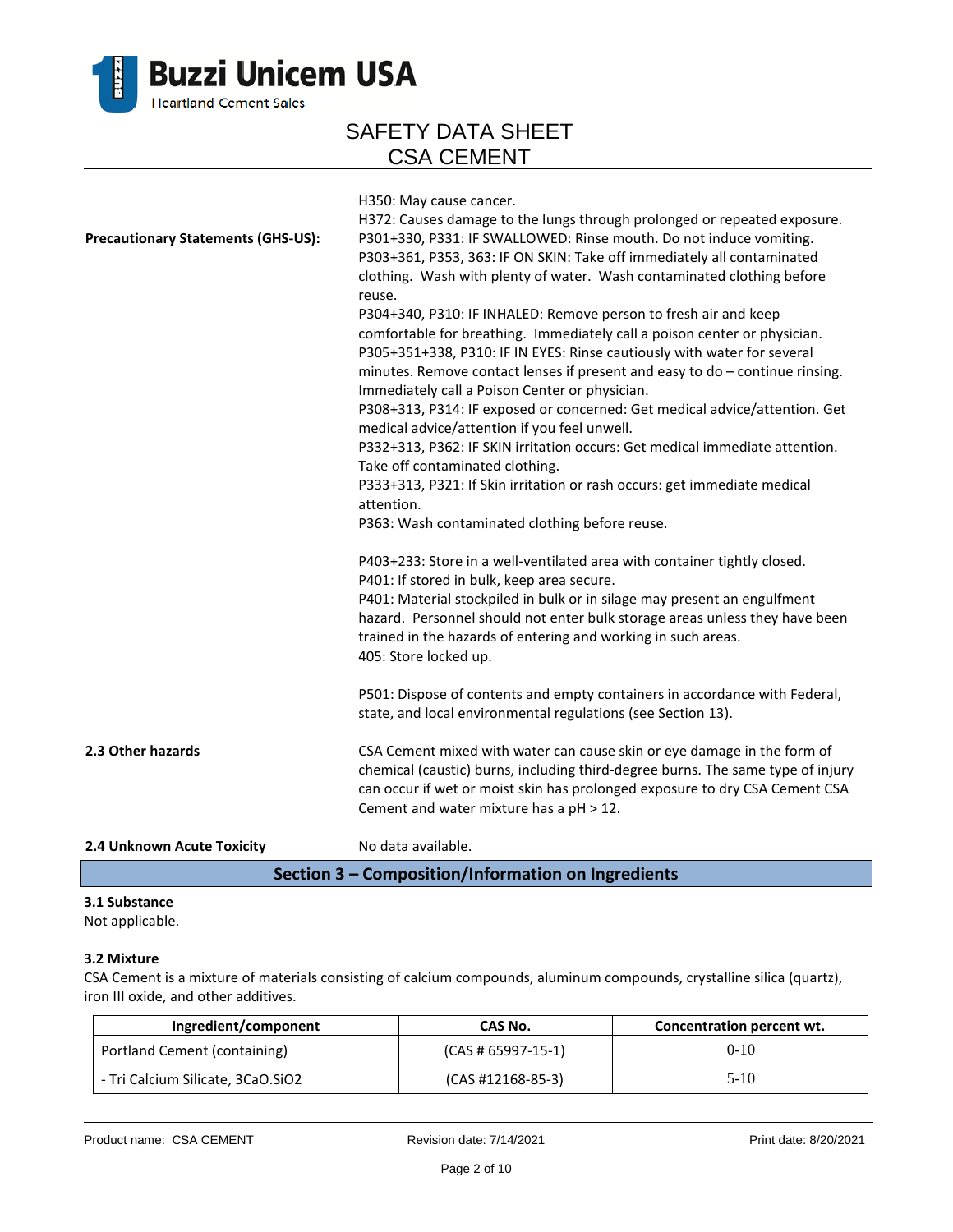

| - Di Calcium Silicate, 2CaO.SiO2           | $(CAS #10034-77-2)$ | $10-30$  |
|--------------------------------------------|---------------------|----------|
| - Tri Calcium Aluminate, 3CaO.Al2O3        | (CAS #12042-78-3)   | $2 - 8$  |
| - Calcium Aluminoferrite, a solid solution | (CAS #12068-35-8)   | $5-10$   |
| Gypsum CaSO4-2H2O                          | $(CAS #13397-24-5)$ | $0-1.0$  |
| Crystalline Silica                         | $(CAS #14808-60-7)$ | $0-0.10$ |
| Anhydrite CaSO4                            |                     | 20-30    |
| Calcium Sulfoaluminate                     |                     | $40-50$  |

#### **Composition comments**

CSA Cement is made from materials mined from the earth and processed using energy provided by the burning of fuels. CSA Cement is a rapid hardening concrete product. Trace amounts of naturally occurring; potentially harmful chemicals might be detected during chemical analysis. Trace constituents may include, but not necessarily limited to, magnesium, potassium, and sodium oxides.

CSA Cement is not listed as a carcinogen by NTP, OSHA, ACGIH or IARC. However it may contain trace amounts (<0.1%) of substances listed as a carcinogen by NTP, OSHA, ACGIH and/or IARC: chromium VI compounds (hexavalent chromium), nickel or lead.

| <b>SECTION 4 - First Aid Measures</b>                      |                                                                                                                                                                                                                                                                                                                              |  |
|------------------------------------------------------------|------------------------------------------------------------------------------------------------------------------------------------------------------------------------------------------------------------------------------------------------------------------------------------------------------------------------------|--|
| 4.1 Description of First Aid Measures                      |                                                                                                                                                                                                                                                                                                                              |  |
| Eye contact:                                               | Immediately flush eyes with plenty of water, occasionally lifting the upper<br>and lower eyelids. Check for and remove any contact lenses. Continue to<br>rinse for at least 20 minutes. Get medical attention immediately. Call a<br>poison center or physician. Chemical burns must be treated promptly by a<br>physician. |  |
| <b>Skin contact:</b>                                       | Take off immediately all contaminated clothing and rinse skin with plenty<br>of water. Wash contaminated clothing before reuse. If skin irritation<br>occurs, get medical attention.                                                                                                                                         |  |
| Inhalation:                                                | If breathing is difficult, remove person to fresh air and keep comfortable<br>for breathing. Immediately call a poison control center or a physician.                                                                                                                                                                        |  |
| Ingestion:                                                 | Do not induce vomiting. If subject is conscious, rinse the mouth with water<br>to remove any material and drink plenty of water to dilute any swallowed<br>material. Do not give drink or attempt to force water to an unconscious<br>person. Contact a poison center or physician.                                          |  |
| 4.2 Most Important Symptoms and Effects, Acute and Delayed |                                                                                                                                                                                                                                                                                                                              |  |
| Eye contact:                                               | Causes serious eye damage and/or eye irritation and may scratch eye<br>surface due to particle abrasion. May cause chemical burns resulting in<br>corneal damage.                                                                                                                                                            |  |
| <b>Skin contact:</b>                                       | Causes severe skin burns. Symptoms may include redness, pain, blisters.<br>Do not allow product to harden around any body part or allow continuous,<br>prolonged contact with skin. May cause sensitization by skin contact.                                                                                                 |  |
| Inhalation:                                                | May irritate nose and throat if dust is inhaled. Prolonged or repeated<br>inhalation of respirable dust may lead to respiratory tract or lung damage.                                                                                                                                                                        |  |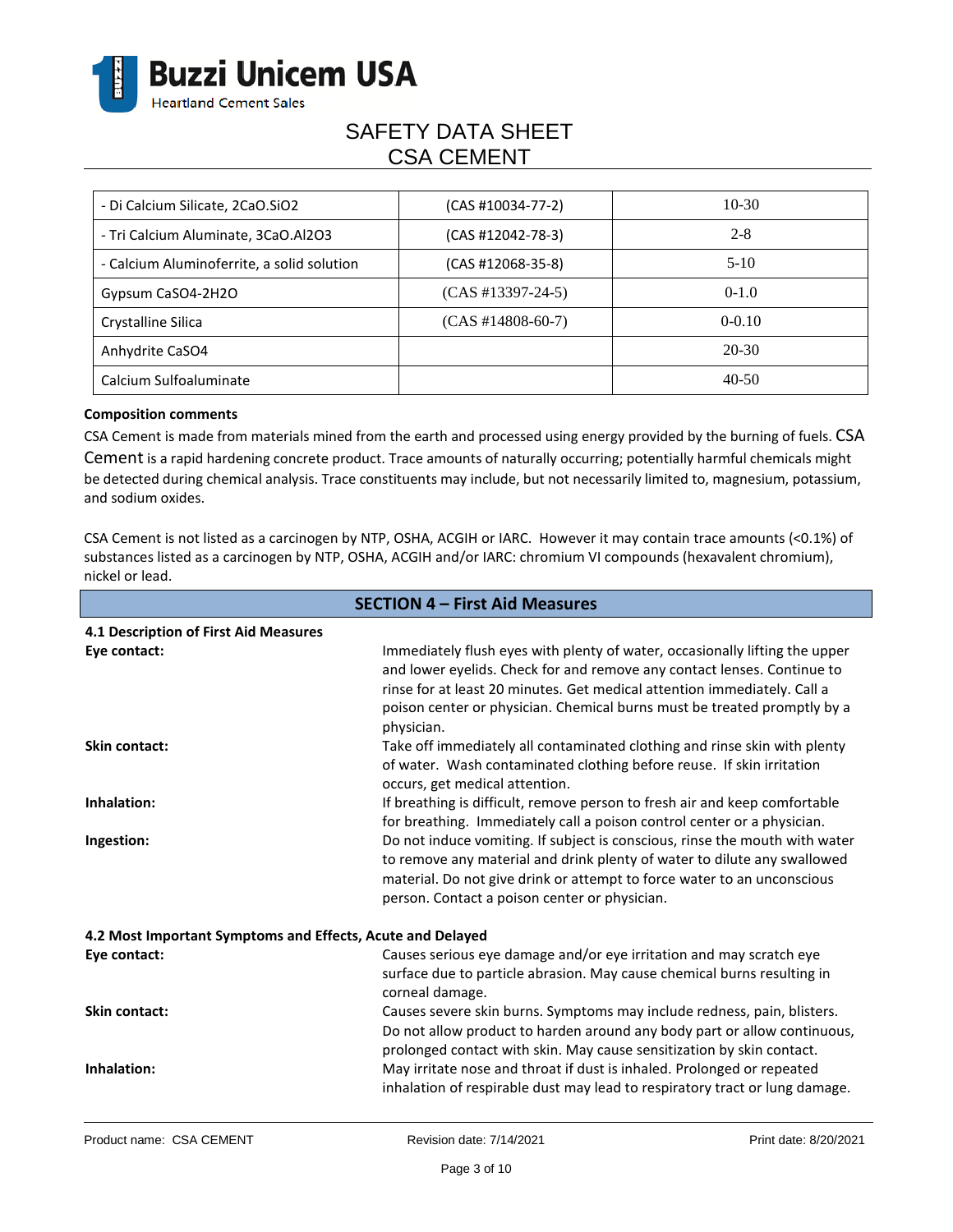

**Ingestion:** May cause irritation and burns of mouth, throat, stomach and digestive tract if swallowed. May cause nausea or vomiting.

#### **4.3 Recommendations for Immediate Medical Care or Special Treatment**

Seek immediate medical attention for inhalation of large quantities of dust or exposure of wet material over large areas of skin. Seek immediate medical attention if material comes into contact with eyes and cannot be immediately removed.

### **SECTION 5 – Fire-Fighting Measures**

| 5.1 Extinguishing Media         |                                                         |
|---------------------------------|---------------------------------------------------------|
| Suitable extinguishing media:   | Use media appropriate for surrounding fire.             |
| Unsuitable extinguishing media: | Do not use water jet or water-based fire extinguishers. |

**5.2 Special Hazards Arising from the Substance or Mixture Fire hazard: Product does not burn however its packaging may.** Product does not burn however its packaging may.

#### **5.3 Advice for Fire Fighters**

Move containers from fire area if this can be done without risk. Use water spray to keep fire-exposed containers cool. Keep upwind of fire. Wear full firefighting turn-out gear (full Bunker gear) and respiratory protection (SCBA). **Hazardous decomposition products:** Decomposition products may include the following materials: carbon dioxide, carbon monoxide, sulfur oxides and metal oxide/oxides.

| <b>SECTION 6 - Accidental Release Measures</b>           |                                                                                                                                                                                                                                                                                                        |  |  |  |
|----------------------------------------------------------|--------------------------------------------------------------------------------------------------------------------------------------------------------------------------------------------------------------------------------------------------------------------------------------------------------|--|--|--|
|                                                          | 6.1 Personal Precautions, Protective Equipment, and Emergency Procedures                                                                                                                                                                                                                               |  |  |  |
| <b>General measures:</b>                                 | Avoid creating dust. Use personal protection recommended in Section 8.<br>Isolate the hazard area and deny entry to unnecessary and unprotected<br>personnel. Avoid contact with skin and eyes.                                                                                                        |  |  |  |
| <b>6.2 Environmental Precautions</b>                     | Avoid dispersal of spilled material and runoff and contact with soil,<br>waterways, drains and sewers. Inform the relevant authorities if the product<br>has entered the environment, including waterways, soil or air. Materials can<br>enter waterways through drainage systems.                     |  |  |  |
| 6.3 Methods and Material for Containment and Cleaning Up |                                                                                                                                                                                                                                                                                                        |  |  |  |
| For containment:                                         | Barricade material to prevent additional spillage.                                                                                                                                                                                                                                                     |  |  |  |
| <b>Cleanup methods:</b>                                  | Scoop or vacuum up spilled material while avoiding dust creation. Do not dry<br>sweep. Vacuum dust with equipment fitted with a HEPA filter and place in a<br>closed, labeled waste container. Scoop up wet material and place in<br>approved container. Allow wet material to harden before disposal. |  |  |  |
| 6.4 Reference to Other                                   | See Section 8 for exposure controls and personal protection and Section 13                                                                                                                                                                                                                             |  |  |  |
| <b>Sections</b>                                          | for disposal considerations.                                                                                                                                                                                                                                                                           |  |  |  |
| <b>SECTION 7 - Handling and Storage</b>                  |                                                                                                                                                                                                                                                                                                        |  |  |  |
| 7.1 Precautions for Safe Handling                        |                                                                                                                                                                                                                                                                                                        |  |  |  |

with a history of skin sensitization problems should not be employed in any

**Precautions:** Use appropriate personal protective equipment (see Section 8). Persons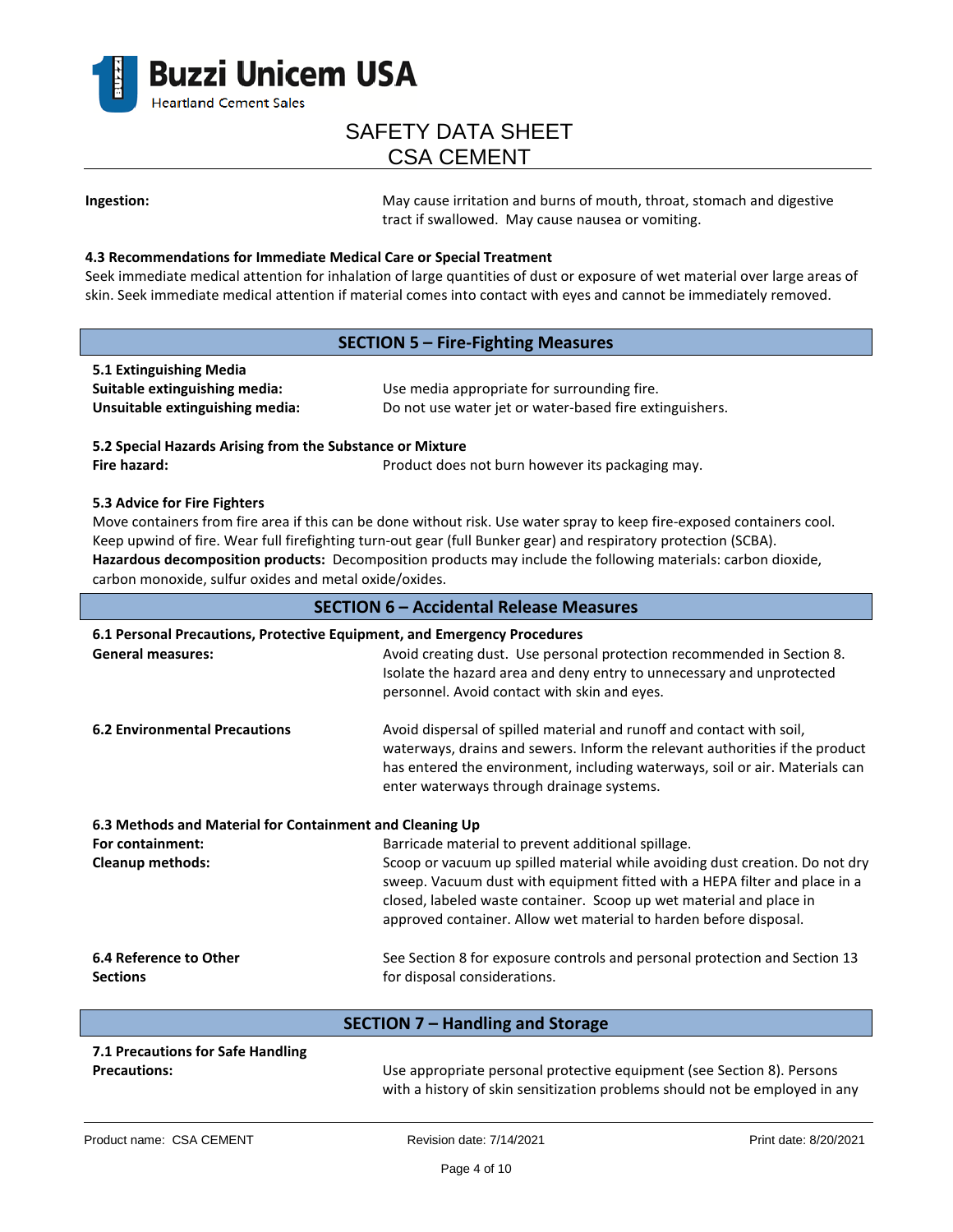

| <b>Hygiene measures:</b>        | process in which this product is used. Avoid the use of contact lenses while<br>handling this product. Do not get in eyes or on skin or clothing. Do not<br>breathe dust. Do not ingest. Do not eat, drink, smoke, or chew gum or<br>tobacco while using this product. Use only with adequate ventilation. Ensure<br>the use of good housekeeping procedures to prevent the accumulation of<br>dust. Wear appropriate respiratory protection when ventilation is<br>inadequate (see Section 8 - Exposure Controls/Personal Protection).<br>Do not eat, drink, smoke, or chew gum or tobacco in areas where this<br>material is handled, stored and processed. Workers should wash hands and<br>face before eating, drinking and smoking. Remove contaminated clothing<br>and protective equipment before entering eating areas. See also Section 8<br>for additional information on hygiene measures. |
|---------------------------------|-------------------------------------------------------------------------------------------------------------------------------------------------------------------------------------------------------------------------------------------------------------------------------------------------------------------------------------------------------------------------------------------------------------------------------------------------------------------------------------------------------------------------------------------------------------------------------------------------------------------------------------------------------------------------------------------------------------------------------------------------------------------------------------------------------------------------------------------------------------------------------------------------------|
| 7.2 Conditions for Safe Storage |                                                                                                                                                                                                                                                                                                                                                                                                                                                                                                                                                                                                                                                                                                                                                                                                                                                                                                       |
| <b>Storage conditions:</b>      | Keep out of the reach of children. Store as dry cement. Avoid any dust<br>buildup by frequent cleaning and suitable construction of the storage area.<br>Do not store in an area equipped with emergency water sprinklers. Clean up<br>spilled material promptly. Keep in the original container or an approved<br>alternative made from a compatible material and keep the container tightly<br>closed when not in use. Empty containers retain product residue and can be<br>hazardous. Do not reuse container.                                                                                                                                                                                                                                                                                                                                                                                     |
| <b>Conditions to avoid:</b>     | Water/moisture exposure will cause material to generate heat. Keep away<br>from fluoride compounds, strong acids and oxidizers. Cement products<br>dissolve in hydrofluoric acid, producing corrosive silicon tetrafluoride gas.                                                                                                                                                                                                                                                                                                                                                                                                                                                                                                                                                                                                                                                                      |
| 7.3 Specific End Uses           | CSA Cement is rapid-setting calcium sulfoaluminate (CSA) cement product<br>used as a binding ingredient in concrete mixes which are used in<br>construction.                                                                                                                                                                                                                                                                                                                                                                                                                                                                                                                                                                                                                                                                                                                                          |

### **SECTION 8 – Exposure Controls/Personal Protection**

#### **8.1 Control Parameters**

#### **Exposure limits for individual components:**

| Component                                                         | OSHA PEL (mg/m <sup>3</sup> ) | ACGIH TLV $(mg/m3)$         | NIOSH REL( $mg/m3$ ) |
|-------------------------------------------------------------------|-------------------------------|-----------------------------|----------------------|
| Calcium oxide (quicklime)                                         |                               |                             |                      |
|                                                                   |                               | 10                          |                      |
| Aluminum oxide, as alumina                                        | 15(T); 5                      | (containing no asbestos     | Not established      |
|                                                                   |                               | and <1% crystalline silica) |                      |
| Aluminum sulfate                                                  |                               | 10                          |                      |
|                                                                   |                               | (inhalable particles)       | $2$ (IDLH)           |
| Crystalline silica (as quartz)                                    | $0.05$ (I)                    | $0.025$ (I)                 | $0.05$ (I)           |
| Iron III oxide                                                    | 15(T); 5(R)                   | 5(R)                        | Not established      |
| Nuisance dust (PNOC)                                              | 15(T); 5(R)                   | 10(T); 3(R)                 | Not established      |
| $T =$ total dust, R = respirable fraction, I = inhalable aerosol. |                               |                             |                      |

### **8.2 Exposure Controls**

**Engineering controls:** Use product outdoors and in well-ventilated areas; otherwise employ natural or mechanical ventilation or other engineering controls to maintain exposure within applicable exposure limits.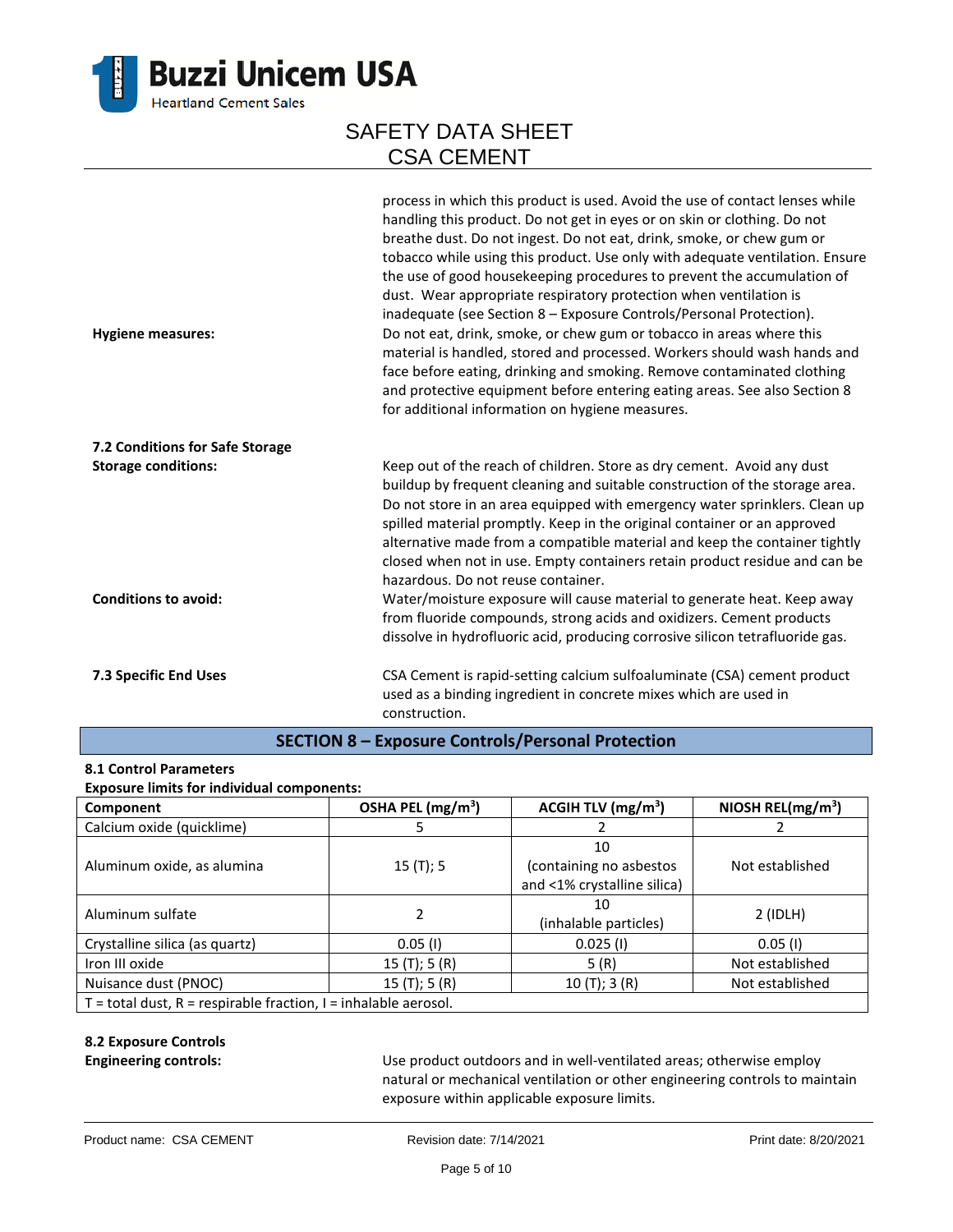

| Personal protective equipment: | Protective clothing, gloves, eye protection, insufficient ventilation wear<br>respiratory protection.                                                                                                                                                                                                                                                                                                                            |
|--------------------------------|----------------------------------------------------------------------------------------------------------------------------------------------------------------------------------------------------------------------------------------------------------------------------------------------------------------------------------------------------------------------------------------------------------------------------------|
| Skin and body:                 | Wear long sleeved shirts and trousers while using this product. Wear<br>water-proof boots. If working in dusty conditions, impervious over<br>garments are recommended.                                                                                                                                                                                                                                                          |
| Hands:                         | Protective gloves with wrist/arm cuffs should be worn to avoid direct<br>contact with skin.                                                                                                                                                                                                                                                                                                                                      |
| Face and eyes:                 | Safety glasses with side shields or protective goggles should be worn while<br>using this product. For extremely dusty conditions, non-vented goggles or<br>goggles with indirect venting are recommended. Avoid contact lens wear<br>when using this product.                                                                                                                                                                   |
| <b>Respiratory:</b>            | The use of a NIOSH approved dust respirator or filtering facepiece is<br>recommended in poorly ventilated areas or when permissible exposure<br>limits may be exceeded. Respirators should be selected by and used under<br>the direction of a trained health and safety professional following<br>requirements found in OSHA's respirator standard (29 CFR 1910.134) and<br>ANSI's standard for respiratory protection (Z88.2). |
| <b>Personal hygiene:</b>       | Clean water should always be readily available for skin and (emergency)<br>eye washing. Periodically wash areas contacted by CSA Cement with a pH<br>neutral soap and clean, uncontaminated water. If clothing becomes<br>saturated with CSA Cement, garments should be removed and replaced<br>with clean, dry clothing.                                                                                                        |
| <b>Environmental controls:</b> | Emissions from ventilation or work process equipment should be<br>monitored to verify compliance with the requirements of environmental<br>protection legislation. Avoid dispersal of spilled material and runoff and<br>contact with soil, waterways, drains and sewers.                                                                                                                                                        |
| <b>Other information:</b>      | Do not eat, drink, or smoke while using this product; avoid hand-to-mouth<br>contact.                                                                                                                                                                                                                                                                                                                                            |

### **SECTION 9 – Physical and Chemical Properties**

#### **9.1 Information on Basic Physical and Chemical Properties**

| <b>Physical state:</b>                         | Solid                              |
|------------------------------------------------|------------------------------------|
| Appearance:                                    | Powder                             |
| Color:                                         | Grey                               |
| Odor:                                          | <b>Odorless</b>                    |
| <b>Odor threshold:</b>                         | No data available                  |
| pH:                                            | 12 - 13 (Highly alkaline when wet) |
| Relative evaporation rate (n-butyl acetate=1): | No data available                  |
| <b>Melting point:</b>                          | $>1,000^{\circ}$ C                 |
| <b>Freezing point:</b>                         | No data available                  |
| <b>Boiling point:</b>                          | $>1,000^{\circ}$ C                 |
| Flash point:                                   | Not combustible                    |
| Auto-ignition temperature:                     | Not applicable                     |
| Decomposition temperature:                     | Not determined                     |
| <b>Flammability limits in air:</b>             | Not flammable                      |
| Vapor pressure:                                | Not applicable                     |
| Relative vapor density at 20 °C:               | Not applicable                     |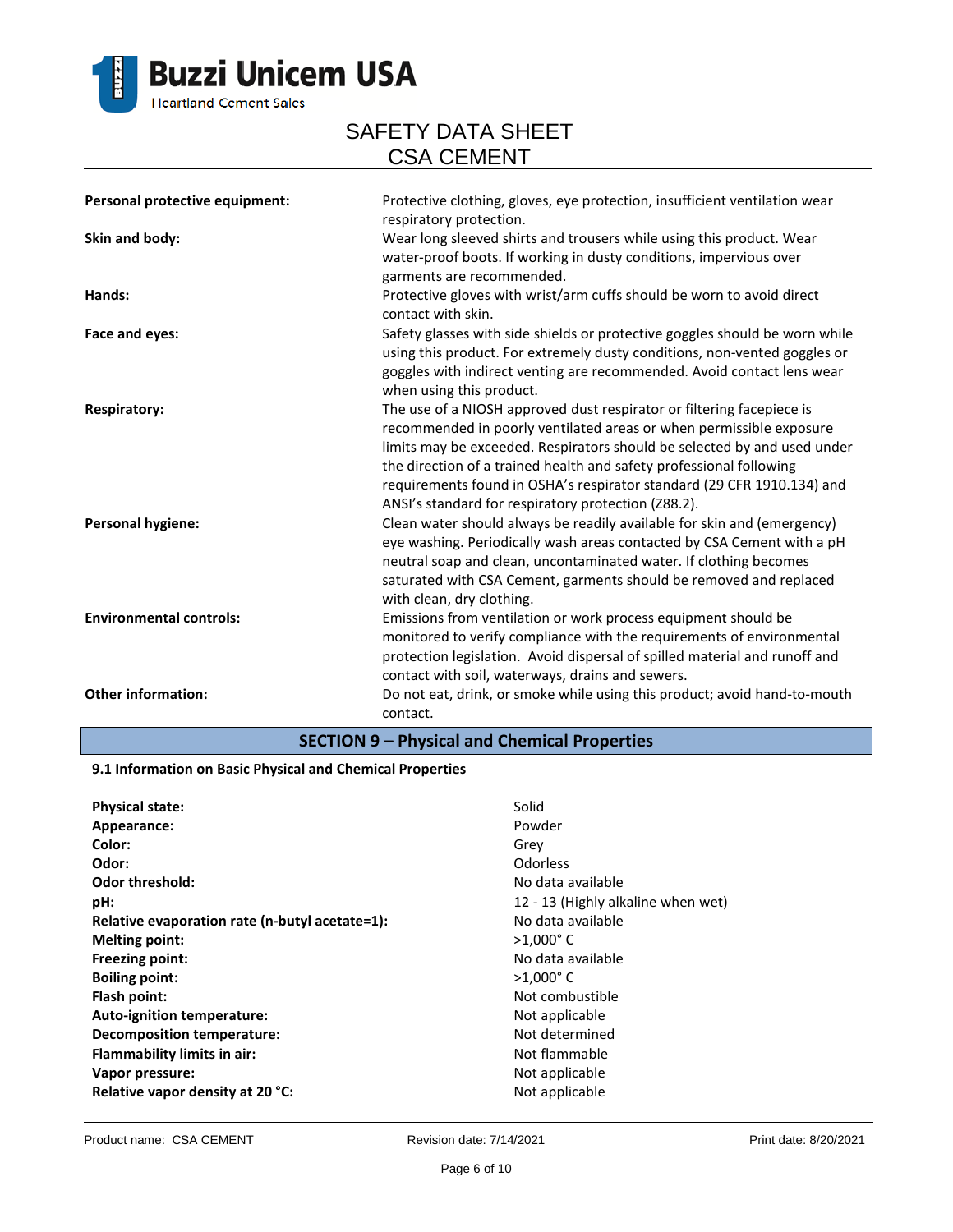

| <b>Relative density:</b>                | $3.15$ (Water = 1)                                                           |  |
|-----------------------------------------|------------------------------------------------------------------------------|--|
| Solubility:                             | Slight. (Water: 0.1 - 1 %)                                                   |  |
| Log Pow:                                | No data available                                                            |  |
| Log Kow:                                | No data available                                                            |  |
| Viscosity, kinematic:                   | No data available                                                            |  |
| Viscosity, dynamic:                     | No data available                                                            |  |
| <b>Explosive properties:</b>            | No data available                                                            |  |
| <b>Oxidizing properties:</b>            | No data available                                                            |  |
| <b>Explosive limits:</b>                | No data available                                                            |  |
| 9.2 Other Information                   | No other information available.                                              |  |
|                                         | SECTION 10 - Stability and Reactivity                                        |  |
| 10.1 Reactivity                         | This product reacts with water to form hardened cementitious                 |  |
|                                         | compounds, releasing heat and producing a strong alkali solution.            |  |
| 10.2 Chemical Stability                 | Product is stable under proper storage conditions. Keep dry while in         |  |
|                                         | storage.                                                                     |  |
| 10.3 Possibility of Hazardous Reactions | No dangerous reactions are known under conditions of normal use. Do          |  |
|                                         | not mix with other chemical products.                                        |  |
| 10.4 Conditions to Avoid                | This product is incompatible with the following materials: oxidizing         |  |
|                                         | materials, acids, aluminum and ammonium salt. CSA Cement is highly           |  |
|                                         | alkaline and will react with acids to produce a violent, heat-generating     |  |
|                                         | reactions. Toxic gases or vapors may be given off depending on the acid      |  |
|                                         | involved. Reacts with acids, aluminum metals and ammonium salts.             |  |
| 10.5 Incompatible Materials             | Aluminum powder and other alkali and alkaline earth elements will react      |  |
|                                         | in wet grout or concrete, liberating hydrogen gas. Limestone ignites on      |  |
|                                         | contact with fluorine and is incompatible with acids, alum, ammonium         |  |
|                                         | salts, and magnesium. Silica reacts violently with powerful oxidizing agents |  |
|                                         | such as fluorine, boron trifluoride, chlorine trifluoride, manganese         |  |
|                                         | trifluoride, and oxygen difluoride yielding possible fire and/or explosions. |  |
|                                         | Silicates dissolve readily in hydrofluoric acid producing a corrosive gas -  |  |
|                                         | silicon tetrafluoride.                                                       |  |
| 10.6 Hazardous Decomposition Products   | None known                                                                   |  |

**SECTION 11 – Toxicological Information**

### **11.1 Information on toxicological effects**

CSA Cement is a mixture of materials consisting of calcium compounds, aluminum compounds, crystalline silica (quartz), iron III oxide, and other additives.

| <b>Acute toxicity:</b>                    | Not classified.                                                           |
|-------------------------------------------|---------------------------------------------------------------------------|
| LD50/LC50 data:                           | Not classified.                                                           |
| <b>Skin corrosion/irritation:</b>         | Causes irritation or chemical burns if exposed to moisture on skin.       |
| Critical eye damage/irritation:           | Causes serious eye injury due to chemical burns or mechanical irritation. |
| <b>Respiratory or skin sensitization:</b> | Not reported/no data available.                                           |
|                                           |                                                                           |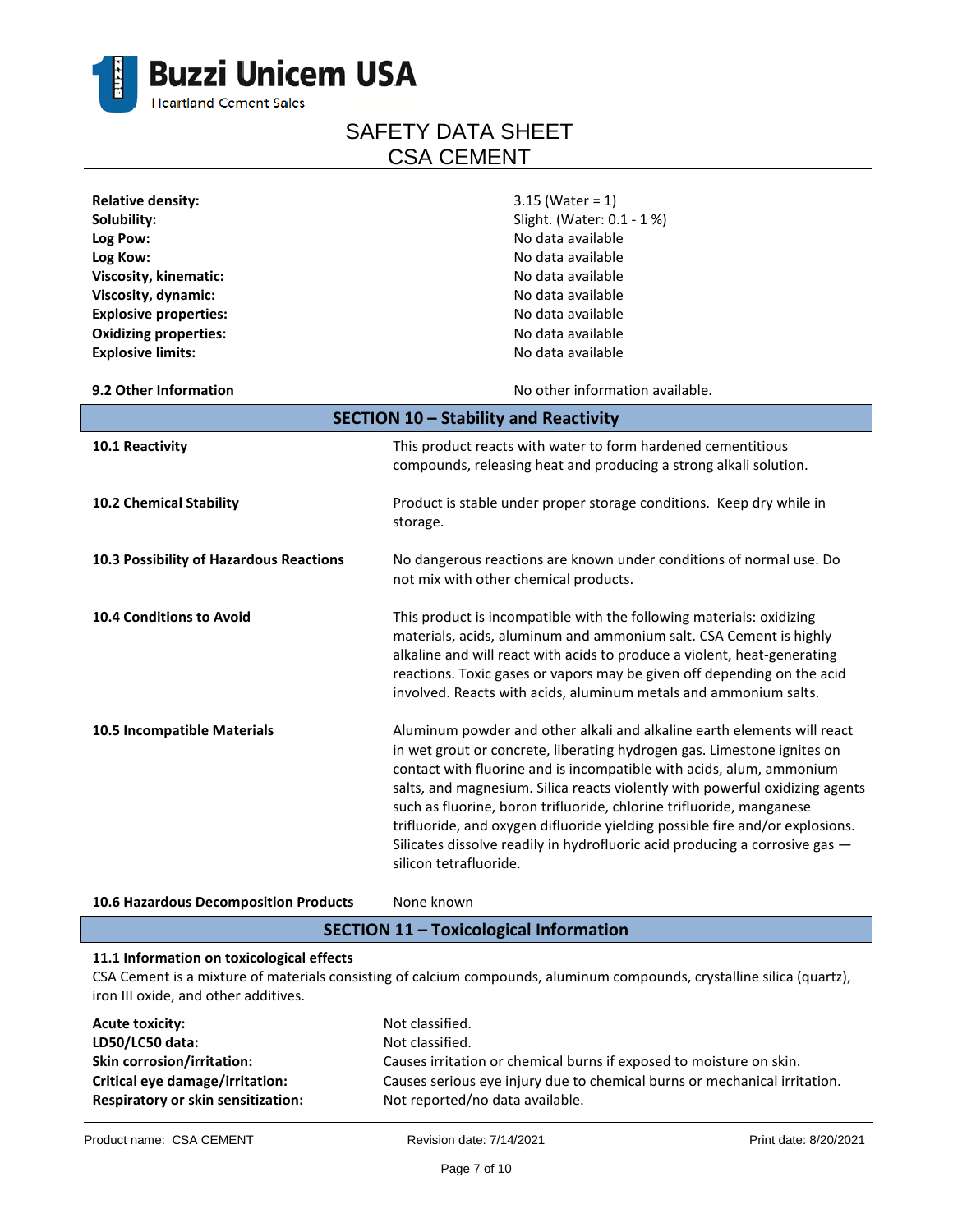

| Germ cell mutagenicity:               | Not reported/no data available.                                                                                                       |
|---------------------------------------|---------------------------------------------------------------------------------------------------------------------------------------|
| Teratogenicity:                       | Not reported/no data available.                                                                                                       |
| Carcinogenicity:                      | Material contains trace amounts of crystalline silica, which may cause lung<br>cancer through repeated or prolonged exposure to dust. |
| Specific target organ toxicity        |                                                                                                                                       |
| (Single exposure):                    | May cause respiratory irritation.                                                                                                     |
| Specific target organ toxicity        |                                                                                                                                       |
| (Repeated exposure):                  | May cause damage to lungs through repeated or prolonged exposure.                                                                     |
| <b>Reproductive toxicity:</b>         | Not reported/no data available.                                                                                                       |
| <b>Aspiration respiratory hazard:</b> | Not reported/no data available.                                                                                                       |
| Symptoms: Eye contact:                | Redness and itching. Extended contact may lead to corneal<br>abrasion/ulceration.                                                     |
| <b>Symptoms: Skin contact:</b>        | Redness and itching. Extended contact may lead to chemical burns.                                                                     |
| <b>Symptoms: Inhalation:</b>          | Coughing, sneezing, mucous discharge and dyspnea. Extended contact may<br>lead to chemical burns.                                     |
| Symptoms: Ingestion:                  | Irritation and chemical burns of mouth and throat.                                                                                    |
| Other toxicological information:      | No additional data available.                                                                                                         |

| Component                      | Toxicity                           | <b>Carc: IARC</b> | <b>Carc: NTP</b> | Carc: OSHA |
|--------------------------------|------------------------------------|-------------------|------------------|------------|
| Calcium oxide (quicklime)      | Oral LD50 >2000 mg/kg (female Rat) | Not listed        | Not listed       | Not listed |
| Aluminum oxide, as alumina     | Oral LD50 > 5000 mg/kg (Rat)       | Not listed        | Not listed       | Not listed |
|                                | LD50 inhalation $> 2.3$ mg/l 4 h   |                   |                  |            |
| Aluminum sulfate               | LD50 Oral Rat $>$ 2,000 mg/kg      |                   | Not listed       | Not listed |
|                                | Inhalation: No data available      | Not listed        |                  |            |
|                                | LD50 Dermal Rabbit > 5,000 mg/kg   |                   |                  |            |
|                                | Inhalation: No data available      |                   |                  |            |
| Crystalline silica (as quartz) | Oral LD50 Rat >22,500 mg/kg        | Group 1           | Known            | Not listed |
|                                | LC50 Carp >10,000 mg/L (72 hr.)    |                   |                  |            |
| Iron III oxide                 | Oral LD50 > 10000 mg/kg (Rat)      | Not listed        | Not listed       | Not listed |
| Nuisance dust (PNOC)           | Not applicable                     | Not listed        | Not listed       | Not listed |

### **SECTION 12 – Ecological Information**

| 12.1 General ecotoxicity              | Not classified.                                                                                           |
|---------------------------------------|-----------------------------------------------------------------------------------------------------------|
| 12.2 Persistence and Biodegradability | No data available.                                                                                        |
| 12.3 Bioaccumulation potential        | No data available.                                                                                        |
| 12.4 Mobility in soil to groundwater  | No data available.                                                                                        |
| 12.5 Other adverse effects            | Avoid release to the environment. Prevent material from entering sewers,<br>drains, ditches or waterways. |

### **SECTION 13 – Disposal Considerations 13.1 Waste treatment methods Waste disposal recommendations:** The generation of waste should be avoided or minimized wherever possible. Disposal of this product, solutions and any by-products should

comply with the requirements of environmental protection and waste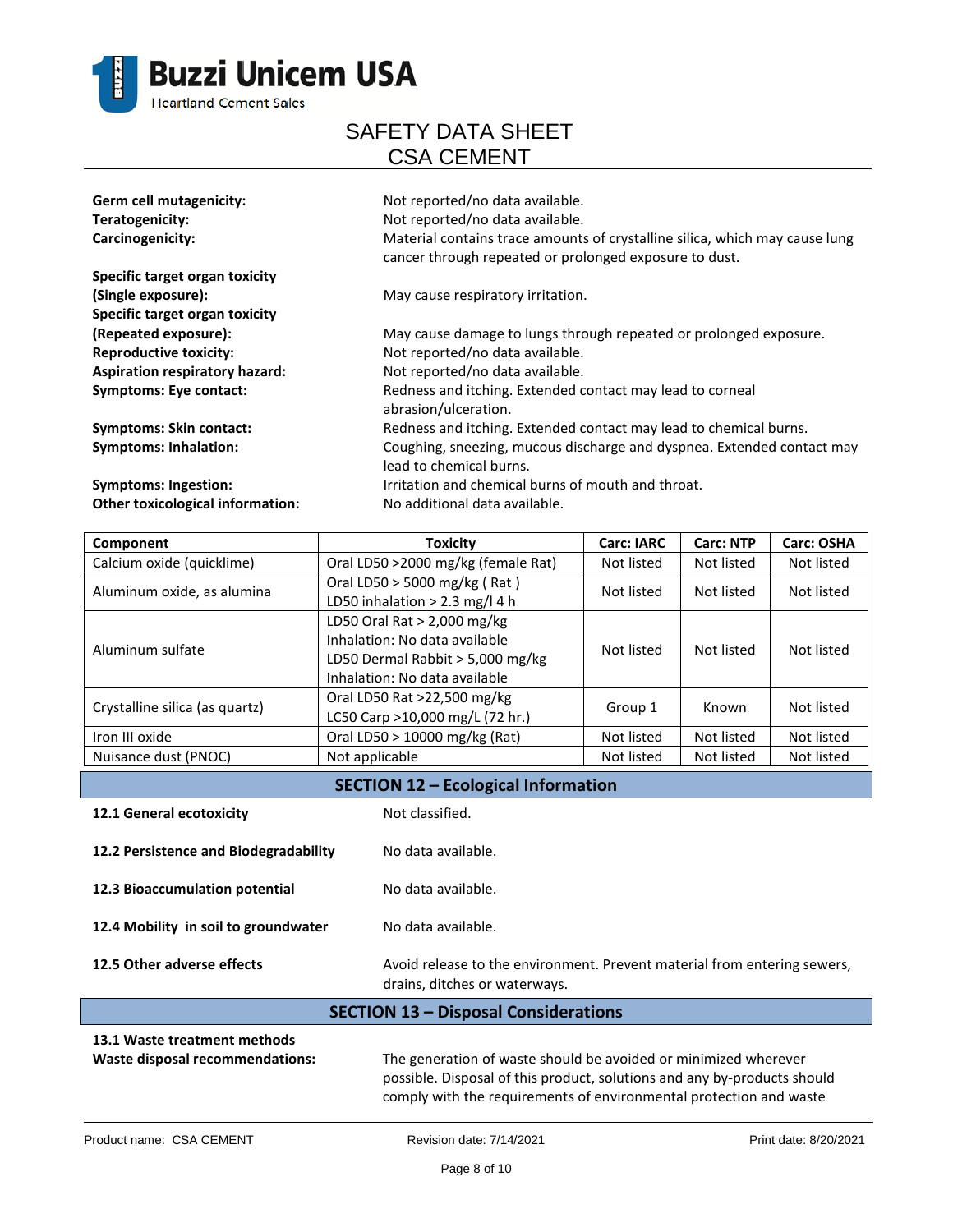

| <b>Additional information:</b><br>Ecology - waste materials:                                                                                                                                 | disposal legislation and any regional local authority requirements. Dispose<br>of surplus and non-recyclable products via a licensed waste disposal<br>contractor. Untreated waste should not be released to the sewer unless<br>fully compliant with the requirements of all authorities with jurisdiction.<br>Waste packaging should be recycled. Incineration or landfill should only be<br>considered when recycling is not feasible. This material and its container<br>must be disposed of in a safe manner. Care should be taken when handling<br>empty containers that have not been cleaned or rinsed out. Empty<br>containers or liners may retain some product residues.<br>Avoid creating or breathing dust during disposal. Avoid contact with skin<br>and eyes.<br>Avoid release to the environment. Prevent material from entering sewers,<br>drains, ditches or waterways |  |  |
|----------------------------------------------------------------------------------------------------------------------------------------------------------------------------------------------|-------------------------------------------------------------------------------------------------------------------------------------------------------------------------------------------------------------------------------------------------------------------------------------------------------------------------------------------------------------------------------------------------------------------------------------------------------------------------------------------------------------------------------------------------------------------------------------------------------------------------------------------------------------------------------------------------------------------------------------------------------------------------------------------------------------------------------------------------------------------------------------------|--|--|
| <b>SECTION 14 - Transport Information</b>                                                                                                                                                    |                                                                                                                                                                                                                                                                                                                                                                                                                                                                                                                                                                                                                                                                                                                                                                                                                                                                                           |  |  |
| <b>UN number</b><br>Proper UN shipping name:<br><b>Transport hazard class:</b><br>Packing group number:<br><b>Environmental hazard/IMDG code:</b><br><b>Special guidance or precautions:</b> | Not regulated.<br>Not applicable.<br>Not applicable.<br>Not applicable.<br>Not available.<br>Transport product in sealed containers. Avoid creating dust. Avoid release<br>to the environment. Ensure that persons transporting the product know<br>what to do in the event of an accidental release or spillage.                                                                                                                                                                                                                                                                                                                                                                                                                                                                                                                                                                         |  |  |
|                                                                                                                                                                                              | <b>SECTION 15 - Regulatory Information</b>                                                                                                                                                                                                                                                                                                                                                                                                                                                                                                                                                                                                                                                                                                                                                                                                                                                |  |  |
| <b>U.S. Federal regulations:</b>                                                                                                                                                             | This product contains one or more chemical components or ingredients<br>that may require identification and/or reporting under SARA Section 302,<br>SARA Section 311/312/313, CERCLA and/or TSCA. An examination of the<br>components of this product should be conducted by a qualified<br>environmental professional to determine if such identification or reporting<br>is required by federal law.<br>Components: Calcium oxide, aluminum oxide, aluminum sulfate, silica<br>$\bullet$<br>(crystalline), iron III oxide.                                                                                                                                                                                                                                                                                                                                                              |  |  |
| <b>State regulations:</b>                                                                                                                                                                    | This product contains one or more chemical components or ingredients<br>that are included or listed on the hazardous substances lists for one or<br>more of the following states: California, Maine, Massachusetts, Minnesota,<br>New Jersey, Pennsylvania and Rhode Island. An examination of the<br>components of this product should be conducted by a qualified<br>environmental or safety and health professional to determine the specific<br>requirements for those states.<br>Components: Calcium oxide, aluminum oxide, aluminum sulfate, silica<br>(crystalline), iron III oxide.                                                                                                                                                                                                                                                                                               |  |  |
| <b>California Proposition 65:</b>                                                                                                                                                            | WARNING! This product contains crystalline silica and may also<br>contain chemicals (trace metals) known to the State of California to cause<br>cancer, birth defects or other reproductive harm. California law requires                                                                                                                                                                                                                                                                                                                                                                                                                                                                                                                                                                                                                                                                 |  |  |